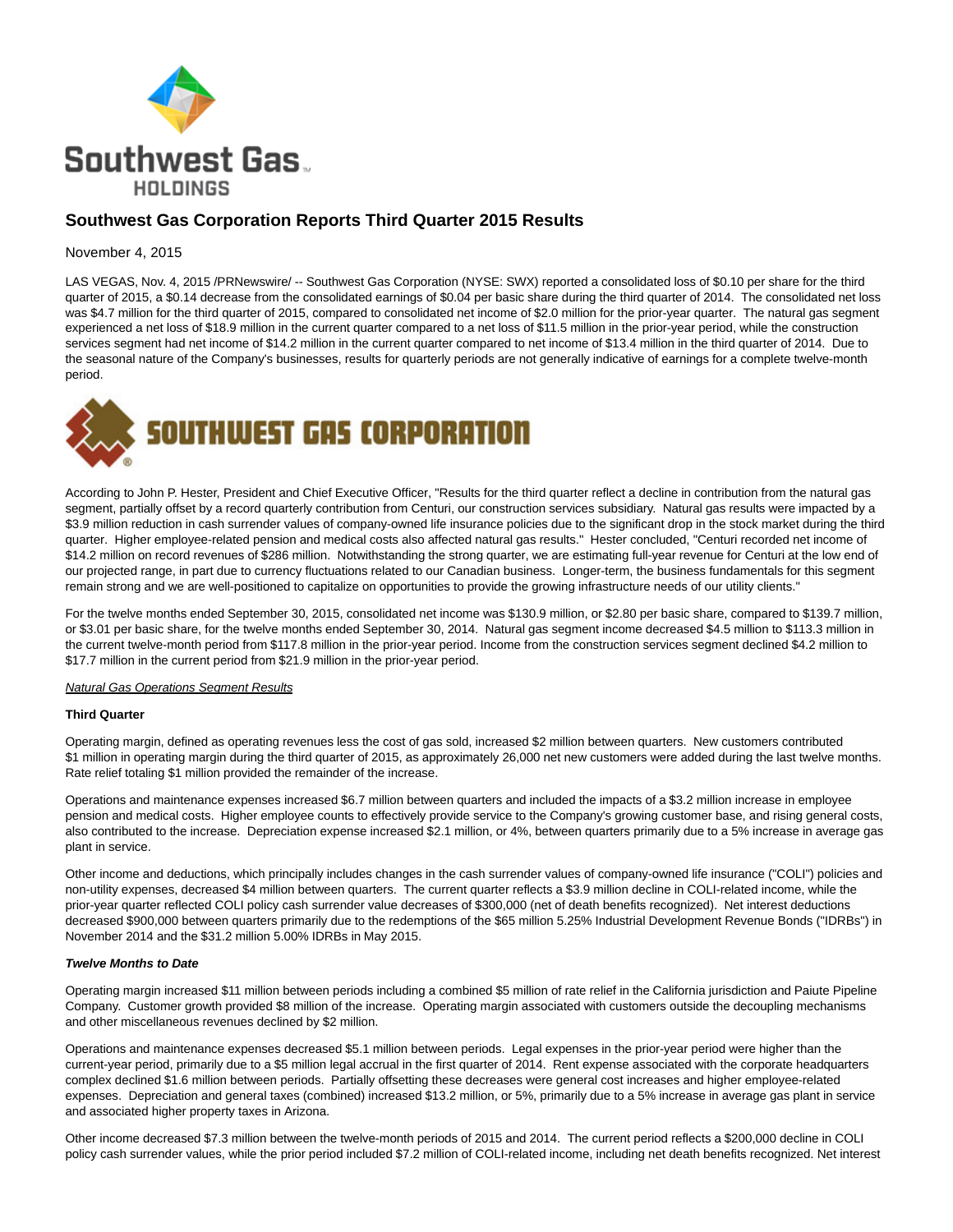deductions decreased \$3.7 million between the twelve-month periods primarily due to the IDRB redemptions in November 2014 and May 2015 and lower interest expense on variable rate IDRBs, partially offset by increased interest expense on purchased gas adjustment balances.

#### Construction Services Segment Results

#### **Third Quarter**

Revenues increased \$79.5 million between quarters, including additional pipe replacement work and \$41.4 million in revenues associated with the companies acquired in October 2014. Construction expenses increased \$72.8 million between quarters (including \$39.2 million from the acquired companies).

Depreciation and amortization expense increased \$2.3 million between quarters due to intangibles amortization associated with the acquisition and depreciation attributable to the acquired companies. Net interest deductions increased \$1.9 million between quarters primarily due to borrowings associated with the acquisition.

## **Twelve Months to Date**

Revenues increased \$272.9 million between twelve-month periods (including \$175.9 million from the companies acquired in October 2014). Construction expenses increased \$255.5 million between periods (of which, \$175.8 million relates to the acquired companies). These figures include the impacts of a cumulative \$7.7 million loss reserve recorded in association with an industrial construction project in Canada (\$7.6 million from the first half of 2015 and \$100,000 recognized during the third quarter of 2015). Delays in delivery of critical equipment to the job site resulted in production inefficiencies and an increase in total project costs. Work commenced on the project in March 2015 and was completed during the third quarter. Change orders previously submitted are being negotiated which may reduce the estimated loss reserve in future periods. A mediation meeting is scheduled for mid-November.

Depreciation and amortization expense increased \$10.2 million between twelve-month periods due to intangibles amortization associated with the acquisition and depreciation attributable to the acquired companies. Net interest deductions increased \$8 million between periods primarily due to borrowings associated with the acquisition.

## Outlook for Full-Year 2015

Natural Gas Segment:

- Operating margin for the full year 2015 is expected to increase nearly 2% compared to 2014. Margin from customer growth should be similar to 2014. Incremental margin from California and Paiute rate case decisions, as well as new rates associated with infrastructure programs, collectively should approximate the customer growth amount.
- Overall, operating expenses are anticipated to increase approximately 3% compared to 2014. Operations and maintenance expense will be negatively impacted by higher pension costs and other employee-related expenses. Depreciation and general taxes combined should increase consistent with the growth in gas plant in service.
- As a result, operating income for 2015 is forecast to fall about 1% to 2% from the \$241.6 million recognized during 2014.
- COLI cash surrender value changes continue to be subject to volatility, and through September, the Company has experienced a decrease (loss) of \$2.6 million. More recently, during October, equity markets have rebounded, reversing previously experienced losses. Management cannot predict whether full-year COLI results will reflect income or a loss. Longer-term normal changes in COLI cash surrender values are expected to range from \$3 million to \$5 million of income on an annual basis.
- Net interest deductions for 2015 are expected to be approximately \$4 million less than the \$68 million recorded in calendar-year 2014, primarily as a result of IDRB redemptions.

## Construction Services Segment:

- Integration efforts are now largely complete.
- Revenues are expected to approximate \$950 million, which is at the low end of our range of \$950 million to \$1 billion, due in part to the strong U.S. dollar relative to the Canadian dollar.
- Operating income is expected to be approximately 6% of revenues, excluding revenue of \$18 million and a loss reserve of \$7.7 million associated with the industrial construction project in Canada.
- Net interest deductions are estimated to be approximately \$8 million.
- Collective expectations above are before consideration of earnings attributable to noncontrolling interests.
- Based on the above forecast, contribution to net income, assuming no recovery on the loss contract before year-end, is estimated to range between \$22 million and \$25 million.

# Preliminary 2016 Outlook

- The natural gas segment is anticipated to grow margin mainly through customer growth, infrastructure tracker mechanisms, expansion projects, and California attrition. Expectations are that operating expenses (excluding any impacts positively or negatively from pension expense) and interest expense will likely offset the anticipated improvement in margin.
- Centuri has a platform that can sustain and grow its business with a strong base of utility clients, with multi-year pipe replacement programs, and as a result, revenues are anticipated to be 7% to 10% greater than expected 2015 revenues.
- Centuri's operating income is expected to be approximately 5.5% to 6% of revenues.